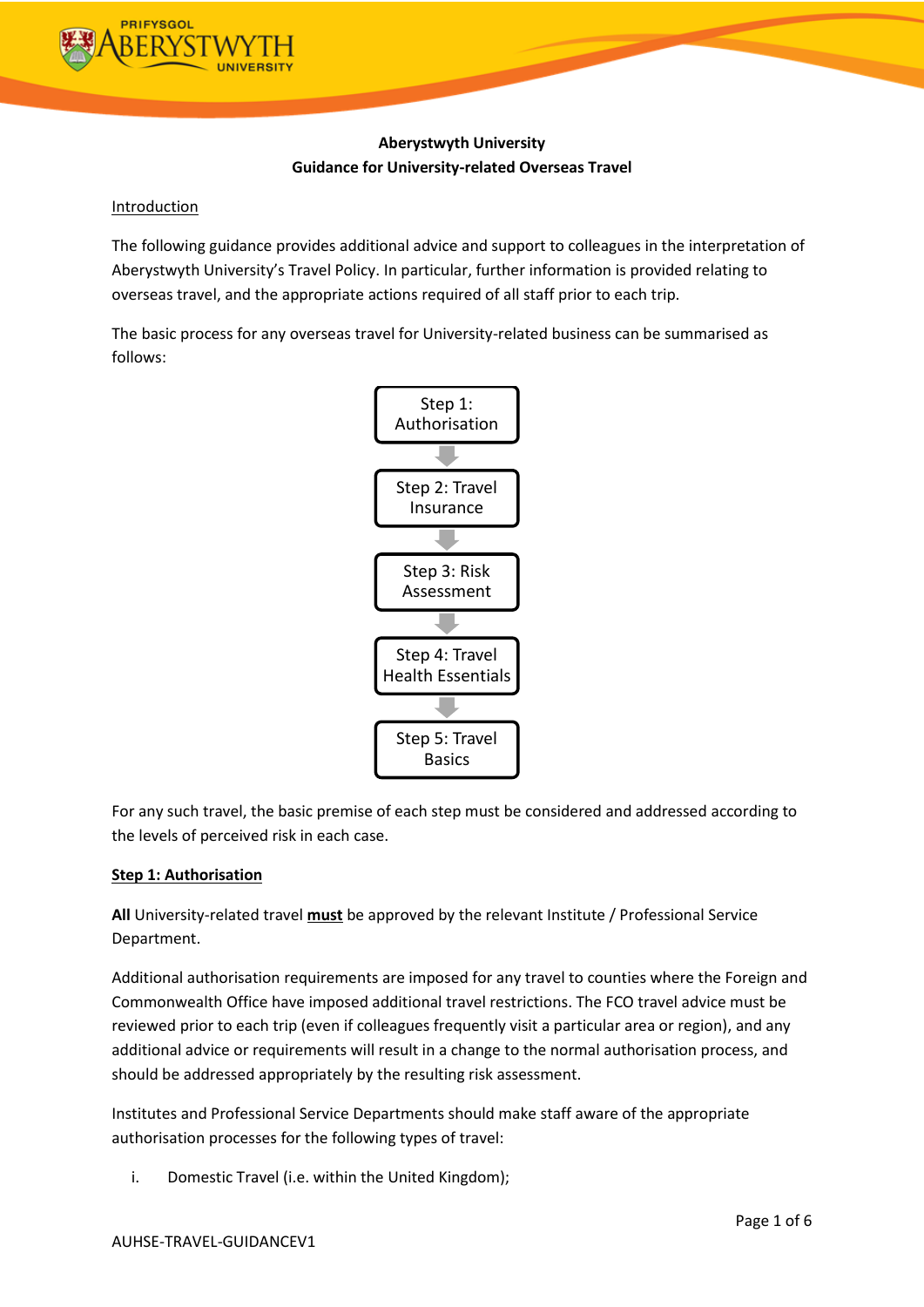- ii. Countries or regions with no travel restrictions imposed by the Foreign and Commonwealth Office;
- iii. Countries or regions where the Foreign and Commonwealth Office advises against all travel unless on essential business;
- iv. Countries or regions where the Foreign and Commonwealth Office advises against all travel;
- v. Travel to home countries or regions.

Please note that while the responsibility for authorising certain types of travel can be delegated by the Institute Director of Head of Professional Service Department, the authorisation process must follow that of the University's Travel Policy when specific travel restrictions for a particular country or region have been imposed by the Foreign and Commonwealth Office. Please note that the Travel and Fleet Department should be notified immediately of any intention to travel to any country or region with Foreign and Commonwealth Office travel restrictions or elevated risk status.

If travelling to a country with an elevated FCO risk status colleagues are advised to register with the British Embassy or Consular Office on arrival, carrying the relevant contact details at all times (available at: [https://www.gov.uk/government/world/organisations\)](https://www.gov.uk/government/world/organisations).

## **Step 2: Travel Insurance**

At the earliest possible juncture, colleagues should notify the Travel and Fleet Department of their travel arrangements in order to ensure that appropriate Travel Cover is provided. Travel Cover through the University's provider can only be arranged by contacting [travel@aber.ac.uk](mailto:travel@aber.ac.uk) with the following information:

- Dates of travel
- Destination(s)
- Purpose of travel
- Any Pre-existing Medical Conditions

Colleagues should also provide further notification in the event of any changes to the information given either in the lead up to, or during, the period of travel e.g. length of stay extended, additional country to visit, etc.

A full copy of the University's Travel Cover Summary is available at: [https://www.aber.ac.uk/en/media/departmental/finance/pdf/Travel-insurance-policy-details.pdf.](https://www.aber.ac.uk/en/media/departmental/finance/pdf/Travel-insurance-policy-details.pdf)

Following receipt of this information, colleagues will be issued with their Travel Cover certificate, and provided with the relevant contact information for the University's travel cover providers. A copy of the Travel Cover certificate and contact details for the University's travel cover provider should be taken on each trip.

Please note that in some cases, additional Personal Travel Insurance may be required, for example where an individual will be undertaking high risk activities in their own time, or during a period of extended travel e.g. bungee jumping, jet skiing, etc.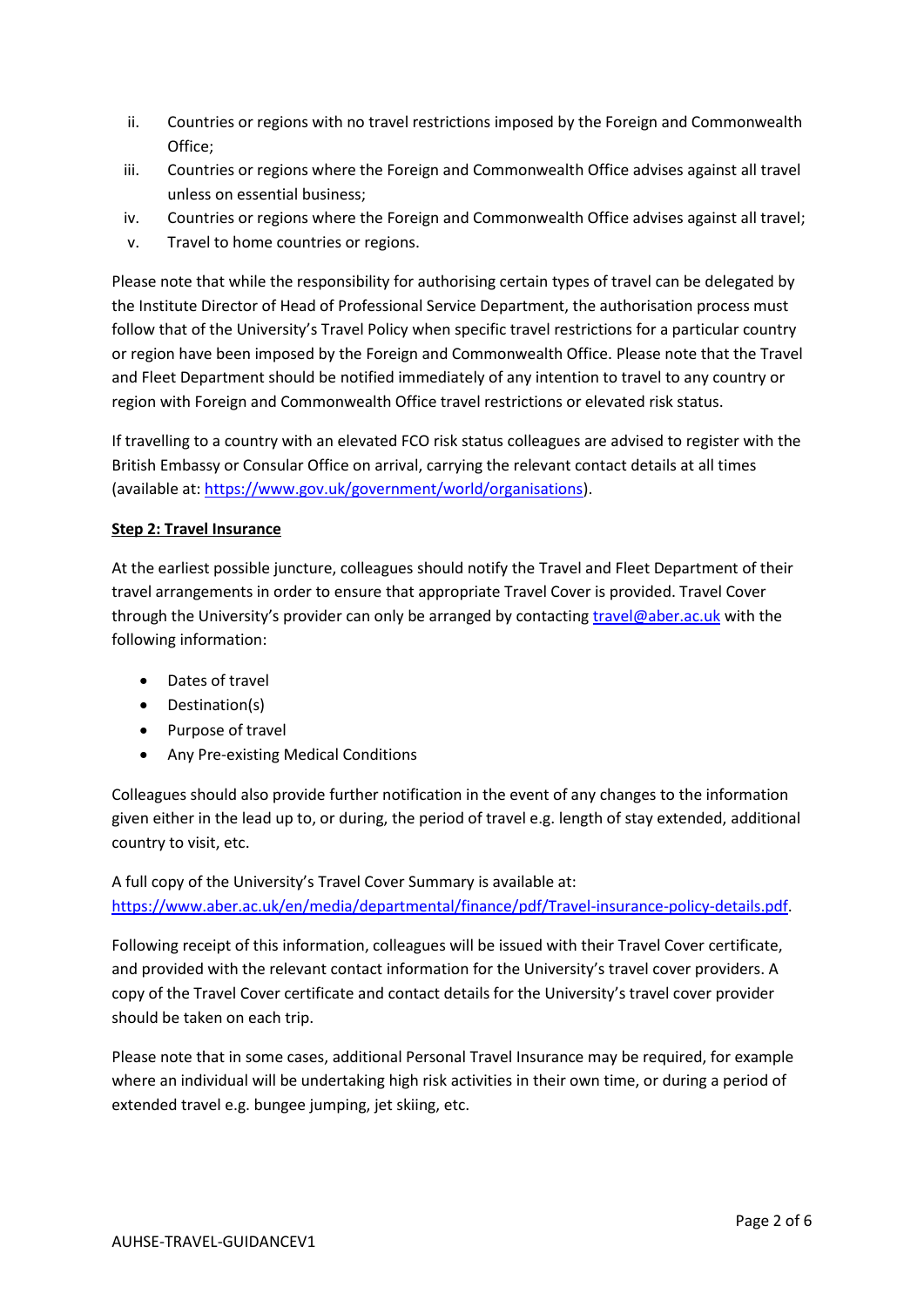#### **Step 3: Risk Assessment**

Risk Assessments are an integral part of the travel process, and require employers to protect those travelling on business from harm, as far as is reasonably practicable. As a result, risk assessments must be completed for all travel undertaken for the purpose of University business. Risk assessments should be produced by a competent person within the Institute or Professional Service Department (who may be the staff or student undertaking the travel). In cases where the competent person is another member of staff, the individual(s) involved in the travel should have considerable input in the identification of hazards and control measures and the overall contents of the risk assessment, particularly where the activities involved require significant technical and scientific expertise.

Colleagues should be fully aware of, and comply with, the control measures identified in the relevant risk assessment(s). The nature of the risk assessments will vary depending on the nature and destination of travel, and the activities that will be undertaken during the period of travel. All cases of University-related overseas travel, should, as best practice, have one risk assessment specific to the method(s) of transport, and a second risk assessment relating to the activity(ies) to be undertaken during the travel (e.g. fieldwork, research, etc.).

The types of issues to be considered and addressed in the travel risk assessment may include, but may not be limited to:

- Disease or other particular medical concern(s), such as known condition(s) for the individual(s) concerned;
- Personal fitness to travel;
- Immunisation / vaccination requirements;
- Accommodation;
- Manual Handling;
- Medical Emergency Protocols;
- Specific safety issues or concerns regarding proposed destination;
- Terrorism.

For further information on Risk Assessments, please see the Health, Safety and Environment Department website at: [https://www.aber.ac.uk/en/hse/proc-prac/risk-assessment/.](https://www.aber.ac.uk/en/hse/proc-prac/risk-assessment/)

For further details of the risk assessment training course, please see the following link: [https://www.aber.ac.uk/en/hse/training/risk-training/.](https://www.aber.ac.uk/en/hse/training/risk-training/)

### *Review*

The conditions in a particular country or region may be relatively fluid and subject to regular change, therefore colleagues should regularly review the latest travel advice in the period up to and during their period of travel, and amend or revise the hazards and accompanying control measures as required.

### **Step 4: Travel Health Essentials**

*Day to Day Health Considerations*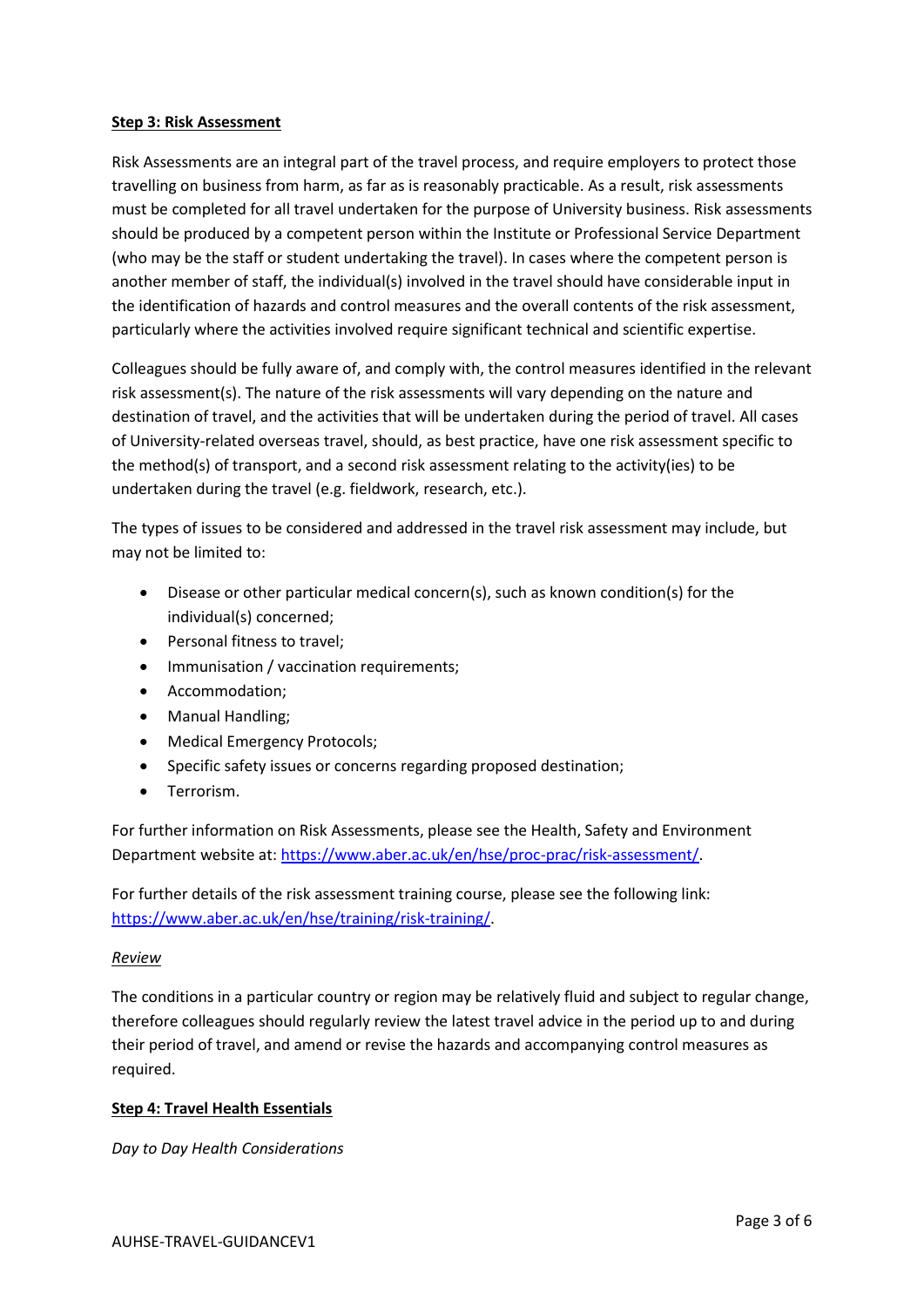These may include, but may not be limited to such issues as:

- Deep Vein Thrombosis (DVT) Is particularly relevant if undertaking any long-haul journeys. The associated risks can be mitigated by such precautions as avoiding wearing tight fitting clothes on long distance journeys, doing regular stretches and moving along the plane at frequent intervals, drinking plenty of fluids during travel, and avoiding alcohol or caffeinecontaining drinks while travelling.
- Culture Shock Some travellers experience unease or distress when first arriving in new countries or cultures. It's advisable, particularly if unfamiliar with a particular country or region, to prepare for the trip by making yourself aware of the cultural and legislative differences prior to any journey.
- Eating and Drinking The quality of drinking water and general food and hygiene standards can vary significantly from country to country, however a number of common precautions can reduce the risks involved. These include regularly washing hands (especially before eating or drinking), using antibacterial hand gel at regular intervals, avoiding uncovered food at retail outlets, and using bottled water (checking that the seal has not been broken).
- Traveller's Diarrhoea May be caused by change of diet and climate.
- The Sun and High Temperatures in countries with warmer climates, a number of precautions should be considered to limit exposure to harmful sun rays. These include using sun cream with a high protection factor, staying in the shade during the warmest period of the day, avoiding strenuous activities during the hottest periods, and drinking enough fluids to stay hydrated.
- Snow, Ice and Cold Temperatures In extreme cold temperatures, the risks of ailments such as hypothermia and frostbite are significant. Steps to reduce these risks include wearing clothes (including gloves and hats) with suitable insulation, sufficient layers of wind- and water-proof clothes, and warm waterproof footwear with strong grips to minimise slips and falls.
- Altitude Sickness At high altitudes, the air will be thinner, which may lead to symptoms such as extreme tiredness. When situations allow, colleagues should consider a period of acclimatisation at lower altitudes before proceeding to higher areas.
- Insects (including Malaria) Bites are common and can lead to reactions or carry diseases. Medical attention should be sought immediately if an insect bite causes swelling, bruising or persistent pain. In addition, pre-travel checks should be made with a GP as to whether medication is required (e.g. Malaria tablets), use insect repellent when outside, avoid using scented products that can attract insects, and wear suitable clothing to cover exposed skin, particularly after sunset when insects are most common.
- Animals can injure or transmit infections. If bitten, licked or scratched by an animal, wash the area thoroughly, seek medical advice immediately and record details of the incident and animal.

# *Vaccination / Medication*

Colleagues should ensure that they have received appropriate vaccinations and medications for the countries that they are going to be visiting. Please see your GP before any such travel in order to discuss particular requirements.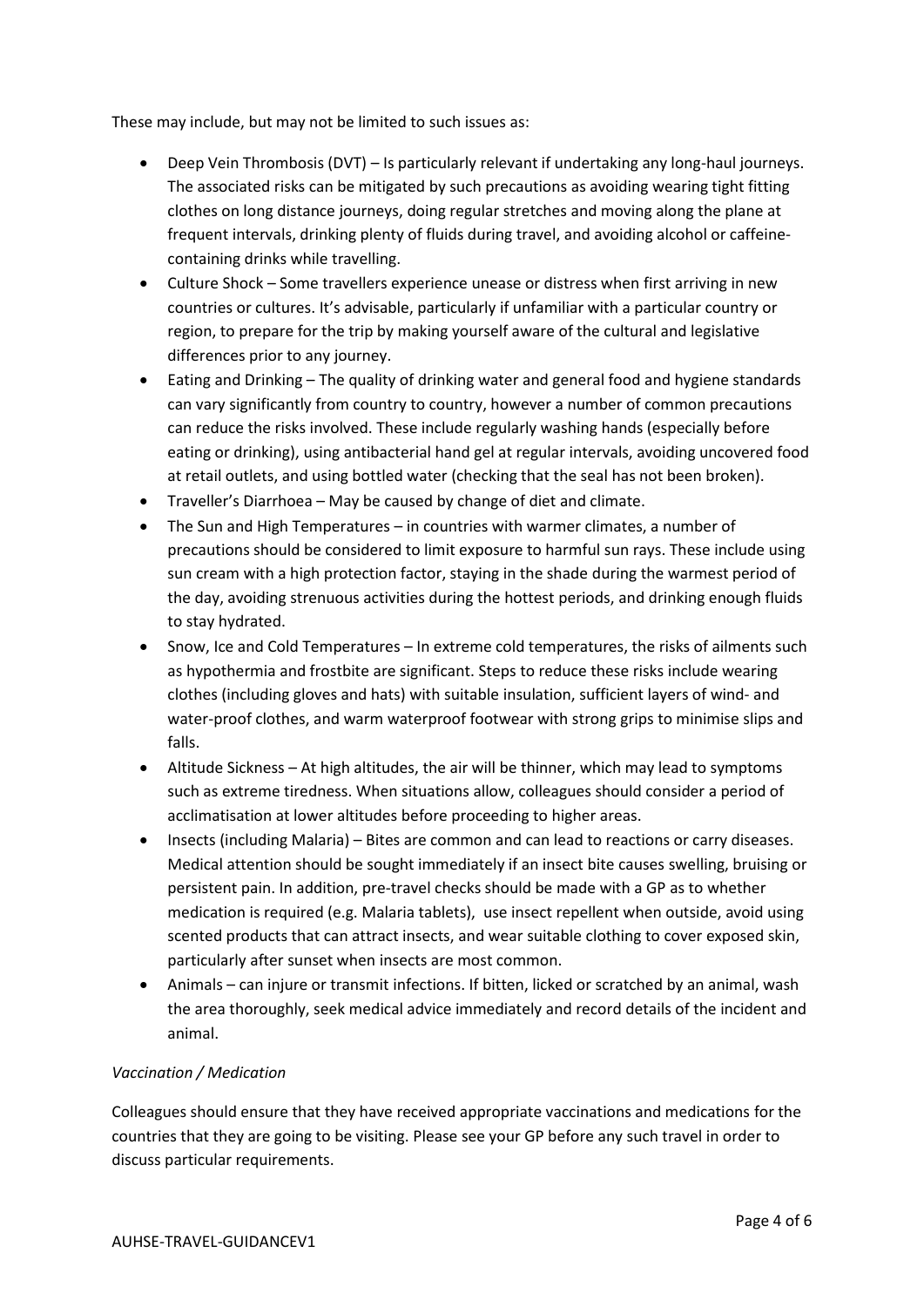Information relating to the types of necessary and recommended vaccinations depending on the counties to be visited is available via the following links:

# NHS Fit for Travel[: http://www.fitfortravel.nhs.uk/destinations.aspx](http://www.fitfortravel.nhs.uk/destinations.aspx)

National Travel Health Network and Centre (NaTHNaC)[: http://nathnac.net/](http://nathnac.net/)

## *Pre-Existing Conditions*

If colleagues suffer from a pre-existing medical condition, suitable control measures should be identified in the relevant risk assessment. For example, for conditions which require regular or intermittent treatment, colleagues should ensure that enough medicine is taken for the duration of the trip, accounting for any foreseeable or possible delays.

It is also considered good practice to take copies of all prescriptions with you in case of any loss or theft, and if the illness or treatment is considered rare or unusual, carry a GP's letter which describes the problem and the usual management or treatment method of the condition.

When travelling with medicines always check the relevant Airline Regulations. Where the airline allows, carry all medicines in your hand luggage to avoid the risk of damage or loss. In addition, if medicines are taken by injection or in liquid form, carry a GP's letter confirming this. A GP's letter will also be required if your treatment involves controlled drugs (opiate pain-killers, some tranquillisers) to avoid difficulties when entering countries. Please be aware there may be restrictions and even prohibitions with regards to certain medications when travelling overseas. For example, opiate based drugs such as codeine are banned in some countries.

If any of the following conditions apply, GP advice should be sought before any travel is undertaken:

- The amount of medicines required is more than is usually prescribed on a single prescription;
- The health problem requires regular medical assessment or monitoring e.g. blood tests;
- The problem can cause sudden incapacity e.g. epilepsy, diabetes;
- Impaired immunity e.g. HIV, treatment with immuno-suppressant drugs;
- The health problem is so severe you have been admitted to hospital in the last year;
- The medicines used in the treatment is novel;
- Your health problem limits your ability to undertake physical exertion e.g. heart disease;
- Travelling within 3 months of a major illness e.g. heart attack, or operation / treatment requiring overnight stay in hospital.

Travel will **not** be permitted if against the advice of a GP.

### **Step 5: Travel Basics**

The travel risk assessment should include other basic travel considerations, which may include but may not be limited to:

 Culture – Local customs and norms can vary between countries, and must be respected by any visitors. These may include religious and legislative norms which can impact on the way